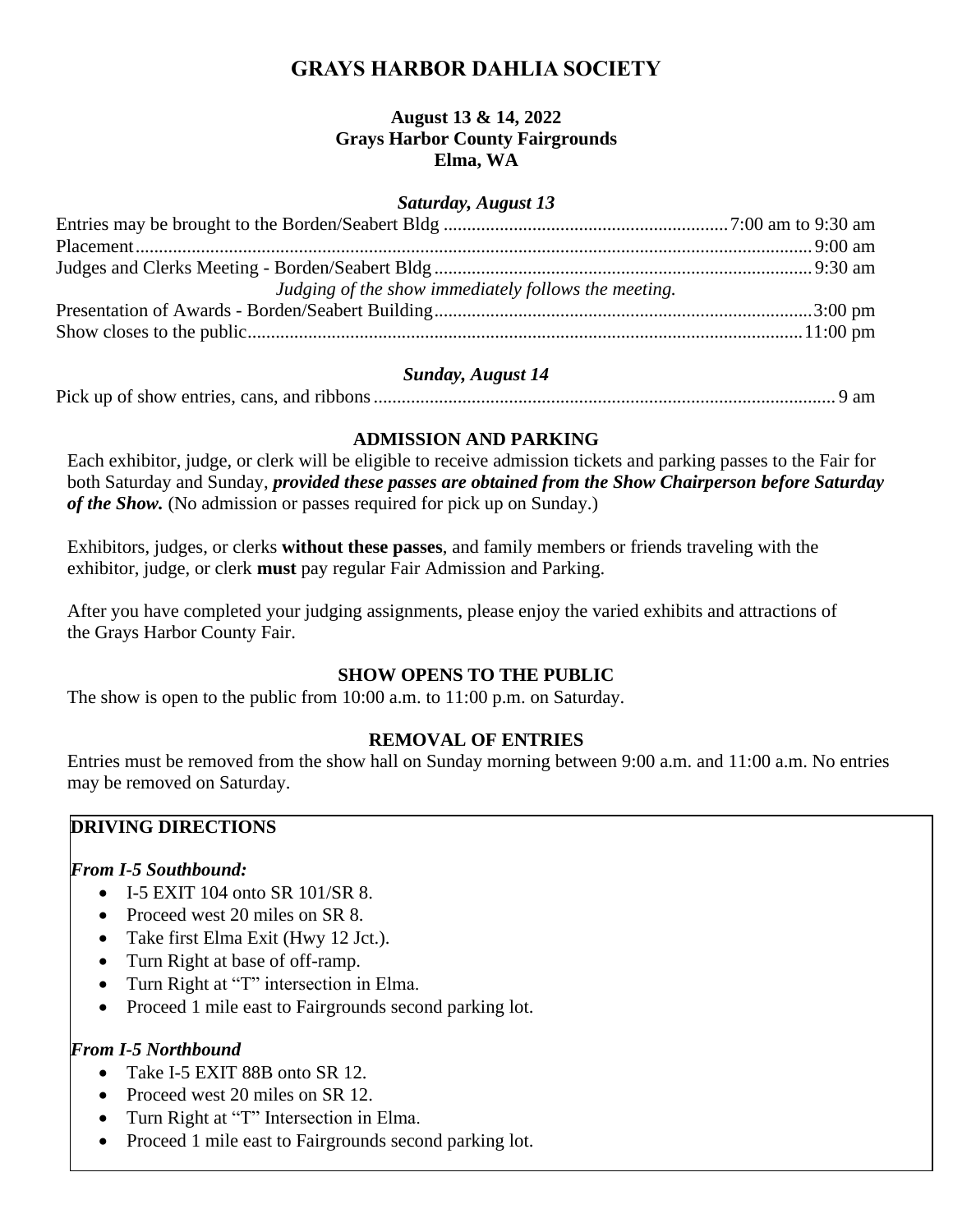### **GRAYS HARBOR DAHLIA SOCIETY**

### **SPECIAL ENTRIES**

Novice - Pink Tags; Amateur - Yellow Tags; Open - White Tags

## FULLY DOUBLE DAHLIA OF THE YEAR - Clearview Edie (Single-bloom entry)

## **OPEN-CENTERED DAHLIA OF THE YEAR - Kelsey Dwarf (Triple-bloom entry)**

| Open. |  |
|-------|--|

## **OPEN TO ALL**

Use White Tags

#### **VARIEGATED**

| 3 varieties, any colors |                                   |  |
|-------------------------|-----------------------------------|--|
|                         |                                   |  |
|                         | <b>BICOLOR</b>                    |  |
|                         |                                   |  |
|                         |                                   |  |
|                         |                                   |  |
|                         | 3 varieties, any colors and types |  |
|                         |                                   |  |
|                         | 3 varieties, any colors and types |  |
|                         |                                   |  |
|                         | 3 varieties, any colors and types |  |
|                         |                                   |  |
|                         | 3 varieties, any colors           |  |
|                         |                                   |  |
|                         | 3 varieties, any colors           |  |
|                         |                                   |  |
|                         | 3 varieties, any colors           |  |
|                         |                                   |  |
|                         |                                   |  |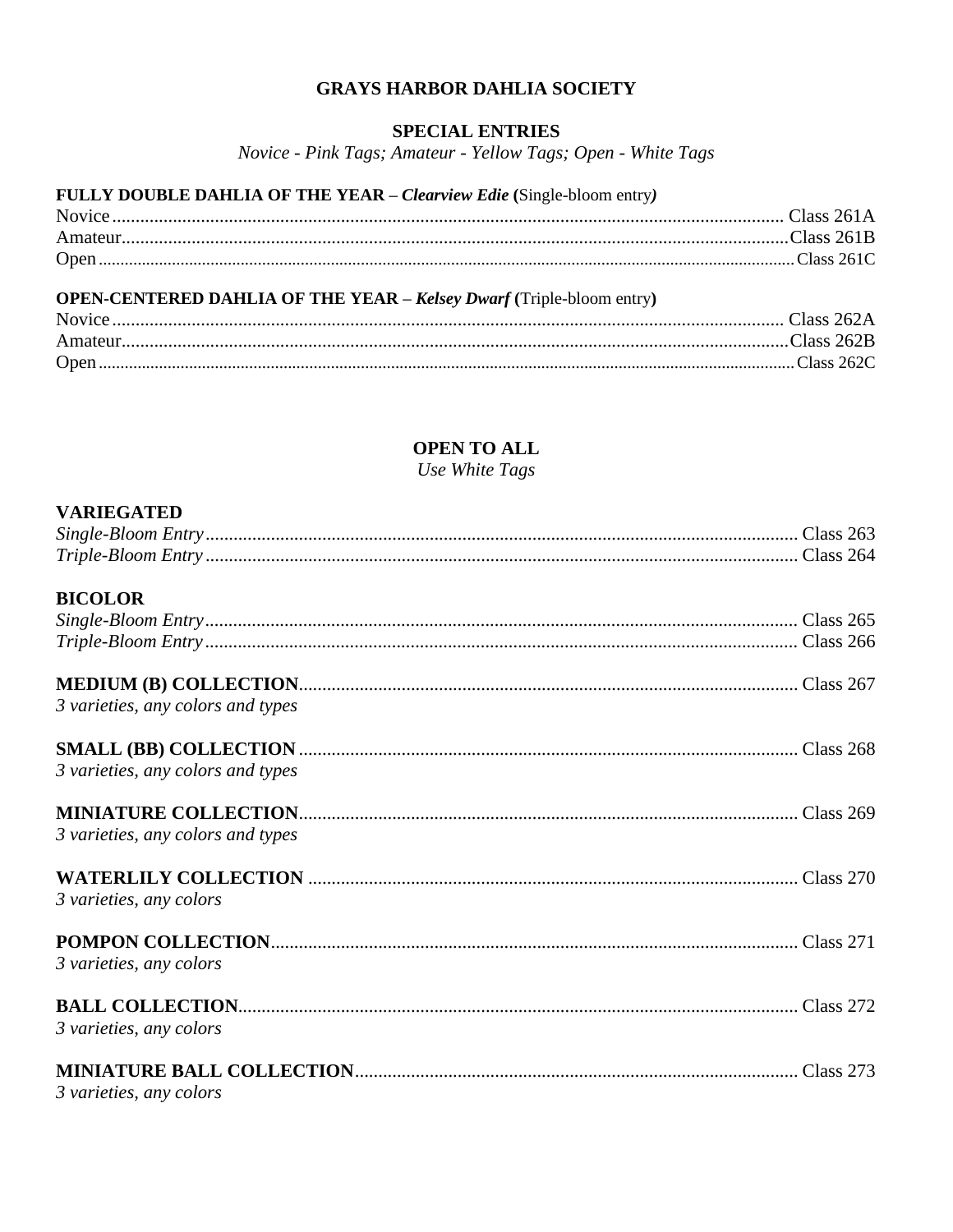| 3 varieties, any colors                                                                                                                                                                                                                                                                                                            |  |
|------------------------------------------------------------------------------------------------------------------------------------------------------------------------------------------------------------------------------------------------------------------------------------------------------------------------------------|--|
| Same size, same type, any colors                                                                                                                                                                                                                                                                                                   |  |
| A dahlia bloom with less than a 2" stem floating in clear water in a container, with freedom of movement. A 14"<br>$X14"$ napkin is optional.                                                                                                                                                                                      |  |
| Single-bloom Entry                                                                                                                                                                                                                                                                                                                 |  |
| $\mathbf{r}$ $\mathbf{r}$ $\mathbf{r}$ $\mathbf{r}$ $\mathbf{r}$ $\mathbf{r}$ $\mathbf{r}$ $\mathbf{r}$ $\mathbf{r}$ $\mathbf{r}$ $\mathbf{r}$ $\mathbf{r}$ $\mathbf{r}$ $\mathbf{r}$ $\mathbf{r}$ $\mathbf{r}$ $\mathbf{r}$ $\mathbf{r}$ $\mathbf{r}$ $\mathbf{r}$ $\mathbf{r}$ $\mathbf{r}$ $\mathbf{r}$ $\mathbf{r}$ $\mathbf{$ |  |

*Just for Fun! Three Winners! First ticket drawn is \$50, next two are for \$25 each. Bring a vase of dahlias or dahlias with other vegetation that you may grow. Minimum of 7 dahlia blooms in vase; dahlias must dominate the display. One ticket per vase entered; no limit on number of entries per person, so bring all you have!*

# **DAHLIA PHOTOGRAPHY**

# **DAHLIA PHOTOGRAPHY RULES**

ELIGIBILITY: Open to non-commercial photographers who are registered members of a dahlia society affiliated with the Federation of Northwest Dahlia Growers. It is not necessary for the photos to have been taken in 2021, but photos that won prizes in any previous ADS or Federation contests are ineligible

FORMAT: A dahlia bloom or blooms must dominate the image area. Only matted color prints may be entered. Prints must be  $5"x7"$  on  $8"x10"$  mats

ENTRY TAGS: Use open division (white) tags with the following information filled in: Section, Class, Photo Title (in NAME blank; does not have to be the name of the variety pictured), exhibitor's name and number. Attach entry tags to the back of the mats hanging below the mat so that information is readable from the front when viewing the photo.

JUDGING: Entries will be judged on both a cultural (form, color, etc.) and image (composition, sharpness, etc.) basis.

AWARDS: Ribbons will be awarded for first, second, and third place in each class. A prize will be awarded to all first-place winners, and to the Best Photo in Show.